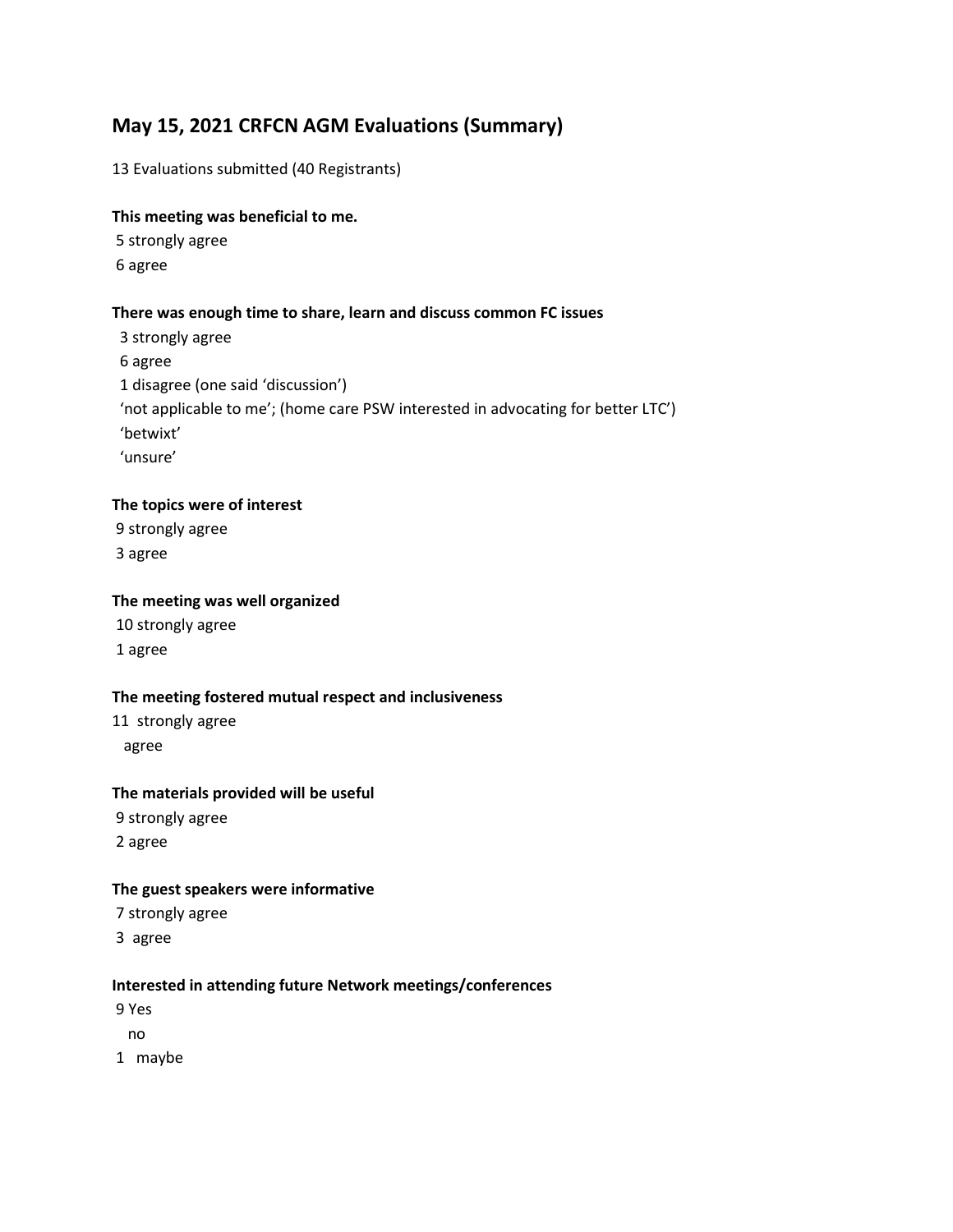Did you benefit from the round table discussion?

3 Yes No 3 n/a

Would you be interested in learning more about working on special projects with the CRFCN or be willing to host a District/Cluster meeting?

Long Term Care Home \_Perley Rideau Veterans Health Centre

Contact Name\_Barbara Caverhill, Vice Chair, Friends and Family Council/Secretary

Long Term Care Home \_\_ Perley Rideau Veterans' Health Centre\_\_\_

Contact Name\_\_\_\_Heather Moxley

Possibly

1 Yes

I do not know

# What was most useful about this meeting?

District Coordinator Report by Eleanor Ryan Key note speaker re: Ontario's LTC COVID 19 Commission The 2021 Chair's Report The whole package (docs) pertaining to the 2019 AGM The presentation by Dr Jack Kitts and the discussion that followed were most interesting. I also appreciated the insights shared by participants during the meeting. Putting faces to names of the CFC; Of course, the timely and informative presentation by Dr.Kitts, so topical.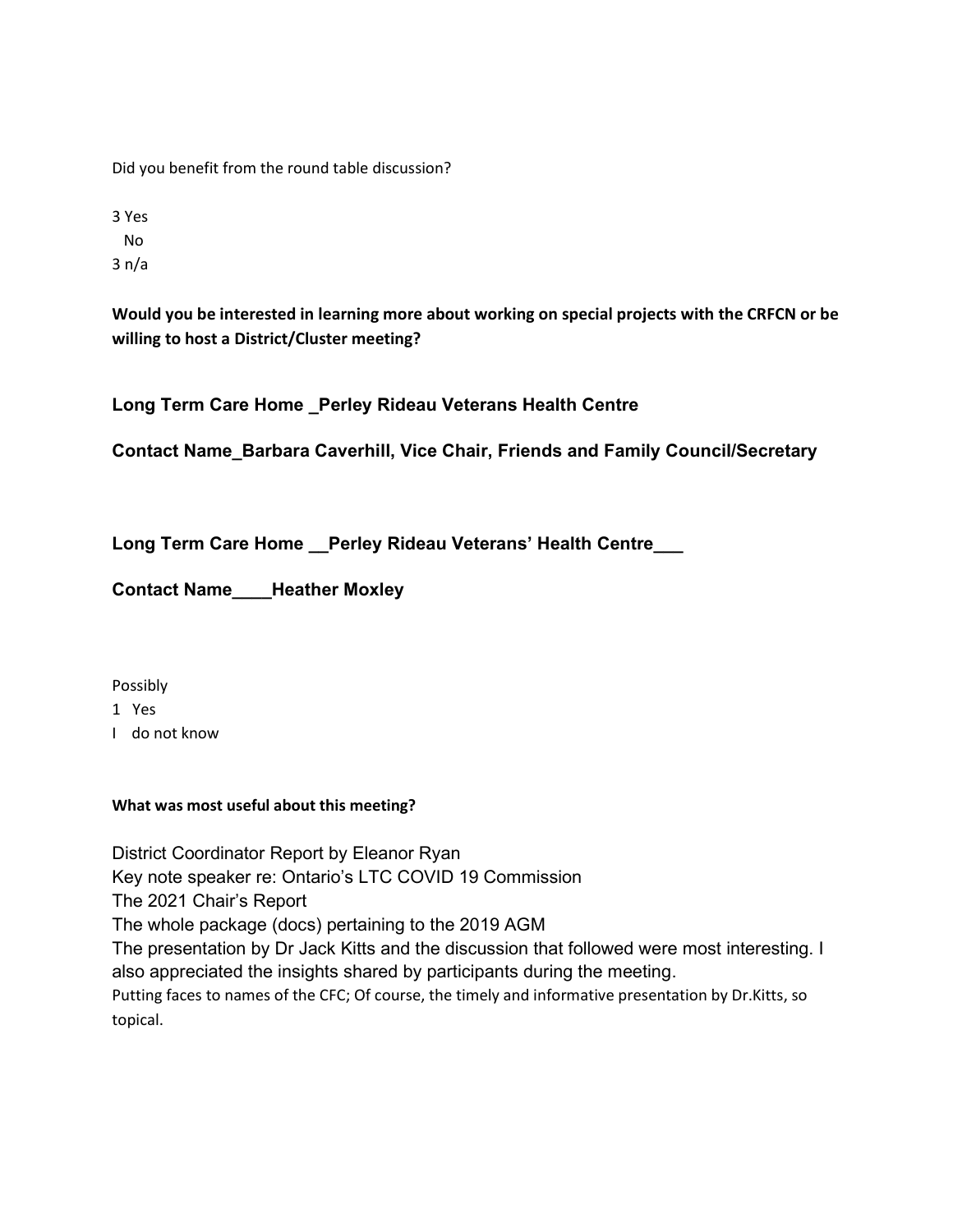The information provided by Dr. Kitts provided a better understanding of the priorities among the 85 recommendations of the Commission. Ongoing monitoring and discussion by CFCN could focus on how long-term care home administrators are planning, collecting information and responding to the full slate of recommendations from both the Commission and the Auditor General in an integrated way. Comments on the continuing direction of the Ontario Government in providing policy, program and financial supports in harmonizing and moving this extensive agenda forward would be useful to FCs.

Get overview of the recent past activities and accomplishments, take stock of where to next.

I really appreciated hearing Dr. Kitt's top 6 points from the report. My takeaway is encouraging promotion (or at least discussion) of Residents' Bill of Rights.

Being a first time attendee I greatly appreciated receiving the materials prior to the meeting, providing me with the background information. Thank you.

Dr. Kitts presence at the meeting to address the findings of the Commission to the CFCN and doing a Q&A for the CRFCN it meant a lot to me to have this input at the meeting.

#### Guest speaker

Great info from Dr. Kitts. The documents sent prior to meeting. Not having to travel to meeting. Half day is good timing for a Zoom meeting

 $\_$  ,  $\_$  ,  $\_$  ,  $\_$  ,  $\_$  ,  $\_$  ,  $\_$  ,  $\_$  ,  $\_$  ,  $\_$  ,  $\_$  ,  $\_$  ,  $\_$  ,  $\_$  ,  $\_$  ,  $\_$  ,  $\_$  ,  $\_$  ,  $\_$ 

#### What could be improved?

Would prefer a week day, Morning was o.k. but prefer 10 a.m. start

The guest speaker occasionally lost sight of the questions and veered off topic; it would be nice if the chair could bring the original question back for answering.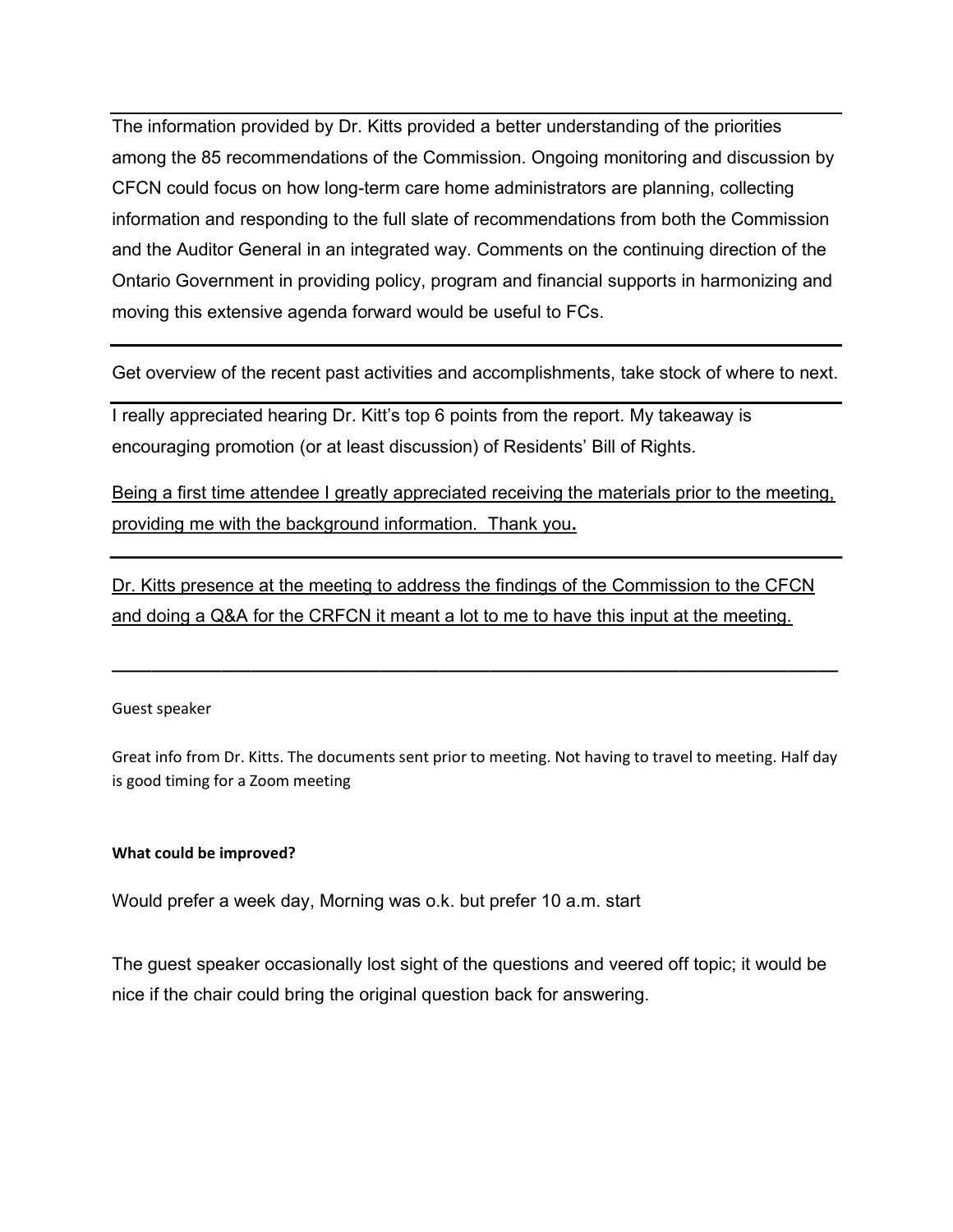# Suggestions of topics or guest speakers for future meetings?

- Dr. Nathan Stall, to speak on topic of For Profits and Non for Profit LTC Homes;
- Some one to provide information of how the resident 4 hour direct care change could be implemented.
- Development of a national strategy for LTC Homes and Seniors Dr. Samir Sinha?
- The Auditor General or someone from her office who could provide information on

how her recommendations might be implemented by the ON government.

Emerging changes to guidelines that are allowing more frequent and personal meetings between residents and their caregivers cold form the basis for future discussions, Consideration could be given to sponsoring panel discussions that bring together selected Family Council Chairs, long-term home Administrators and key Ontario Ministry of Longterm Care Staff to discuss successes, or best practices, associated with recommendation implementation, or advising Family Councils of planned provincial Webinars, BLOGS, etc. on this topic.

1. Mandatory vaccinations 2. Status and Role of Essential Family Caregivers\_\_\_\_\_\_3. Status of A/C in LTC (good topic for fall after summer installations 4. Legal issues such as resident Charter rights (Charter of Rights and Freedoms

The 51 page LTC Staffing Study that was completed July 31, 2020, I would recommend inviting someone that could provide a summary of what has been achieved, what is or will be scheduled to be done; what will not happen as a result of this study and next steps.

# Any other suggestions or comments?

Proved to be an eye opener to a neophyte such as myself as to the inner workings, organizational status and main components of the Champlain Regional Network. Also, comforting to find out about the availability of resources- albeit minimal (and understandably so) - allowing for communications in French.

My congratulations to the TEAM! You are making a true difference! Bravo!

It is really critical that the CRFC keep up its valuable work on LTC Home issues and that family concerns continue to be kept top of mind with respect to the directives from the government. Your ongoing efforts have resulted in and contributed to the progress made thus far, in terms of ensuring that family caregivers are recognized and acknowledged for